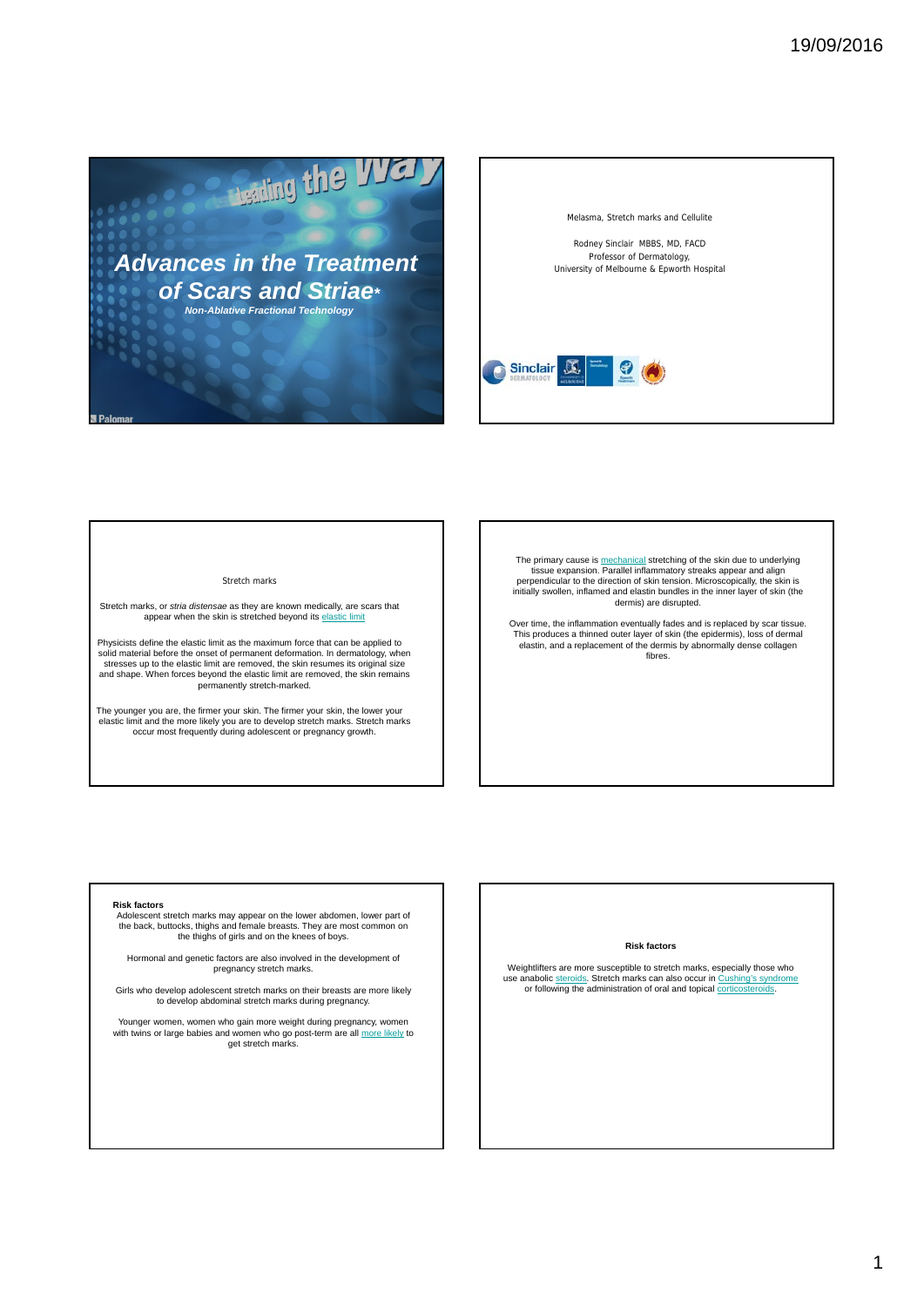### **Prevention and treatment**

Creams and lotions can't prevent stretch marks. While not all preventative treatments have been evaluated, and some treatments have shown promise<br>in individual studies, Cochrane review in 2012 concluded there is:<br>no high-quality evidence to support the use of any of the topical preparations<br>in th People with stretch marks have four options: **1) Learn to love them**: Embrace stretch marks. Show them off. Post them on social media. Wear them as a badge of honour. **2) Wait for them to fade**: Most stretch marks begin red (stria rubra) and become white (stria alba) and less conspicuous over the course of a year or two. For people concerned by their stretch marks, reassurance is usually all that's required.

**3) Use creams to fade them**: While creams won't prevent stretch marks, they may help fade them, according to a recent comprehensive review.

Topical retinoid creams such as **tretinoin** are thought to work through induction of collagen synthesis and should be applied once daily for six months. Tretinoin works better on early red stretch marks, while white stretch marks respond poorly. Skin irritation is a common side effect of tretinoin, so it may not be suitable for people with sensitive skin. Cocoa butter is less irritating, but also less effective. Newer silicone gels seem to be more effective.

**4) Laser**: While pulsed dye vascular lasers or <u>intense pulse light</u> (IPL)<br>treatments can fade red stretch marks, this is unnecessary, as most will fade naturally within six to 12 months.



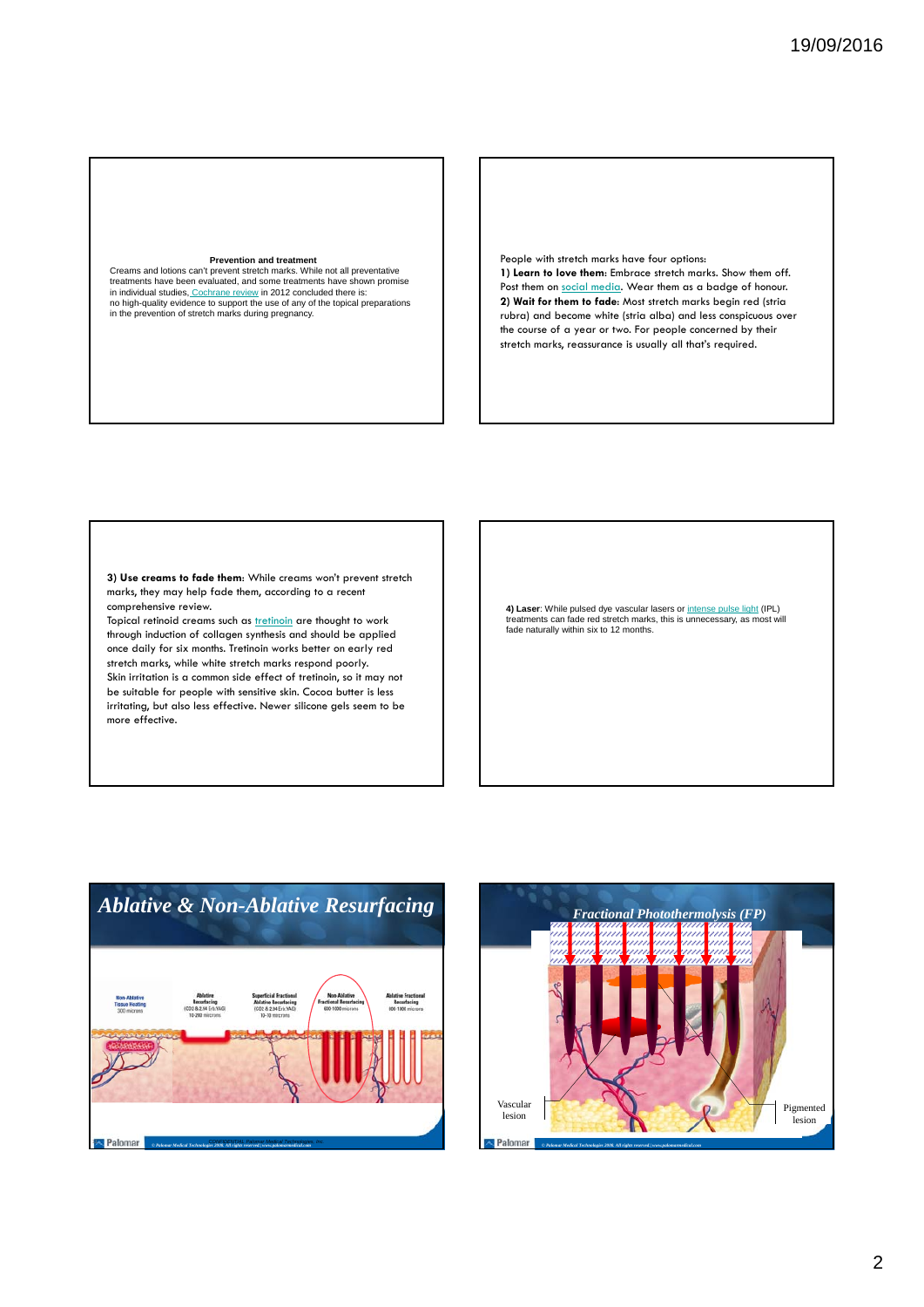







# Deep Correction: Acne Scars

Improve thumbprint and ice pick scarring.

- Treatment strategy: 10 mm, 15 ms, 50-70 mJ/mb, 3-5 passes.
- Stretch skin, use compression = good contact.
- If surface has irregular contour, use LuxLotion.
- Blanching during Tx is common, resolves in 30 minutes.

*© Palomar Medical Technologies 2008. All rights reserved.| www.palomarmedical.com*

Palomar

• May see short-term improvement, but full benefit takes about 4-6 months.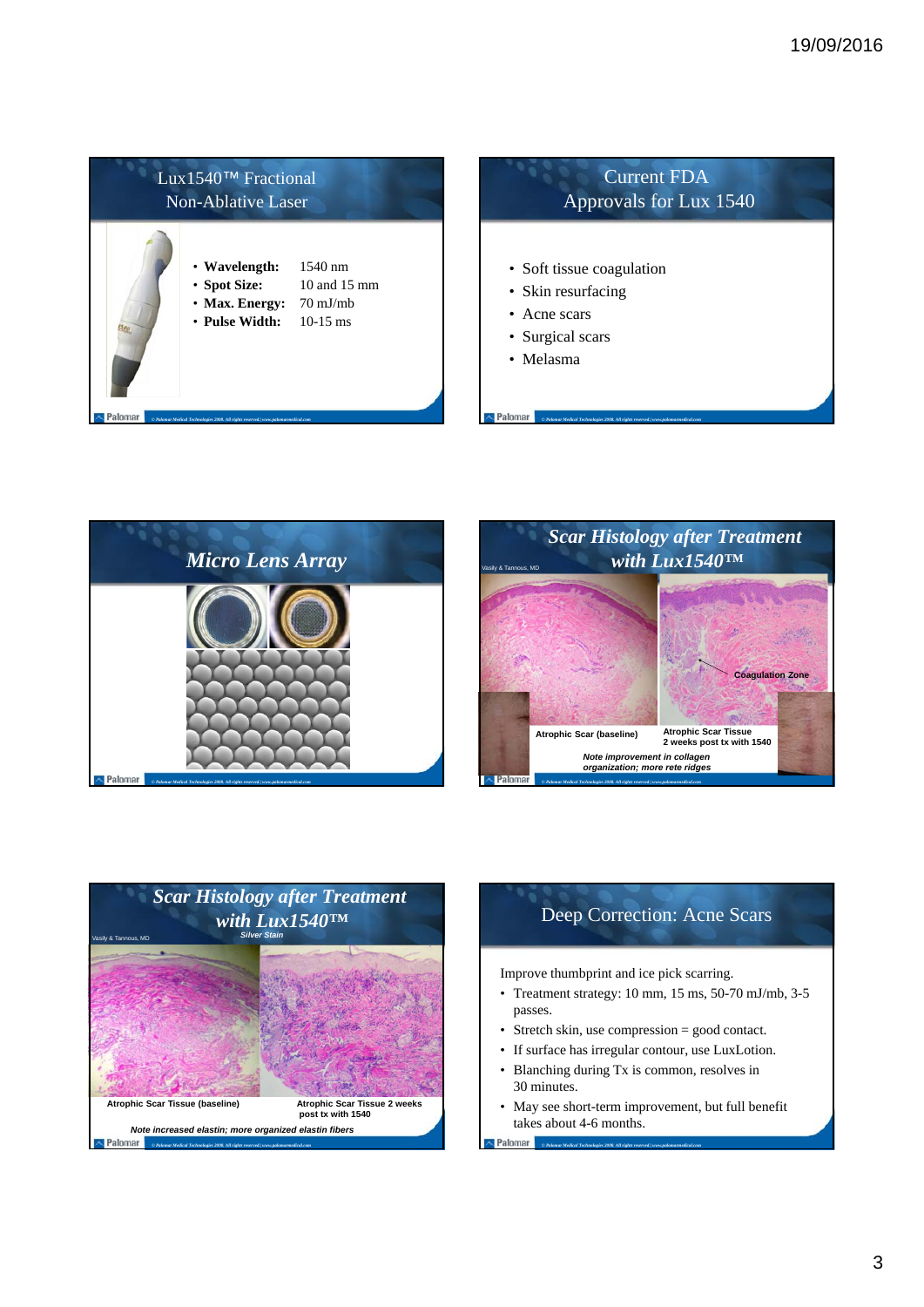









# Deep Correction: Surgical & Traumatic Scars

- Similar approach to acne scars
- Treatment strategy:10 mm, 15 ms, 50-60 mJ/mb, 3-5 passes
- Improvement seen with single Tx at 3-4 weeks continued improvement over time, additional Tx

*© Palomar Medical Technologies 2008. All rights reserved.| www.palomarmedical.com*

Palomar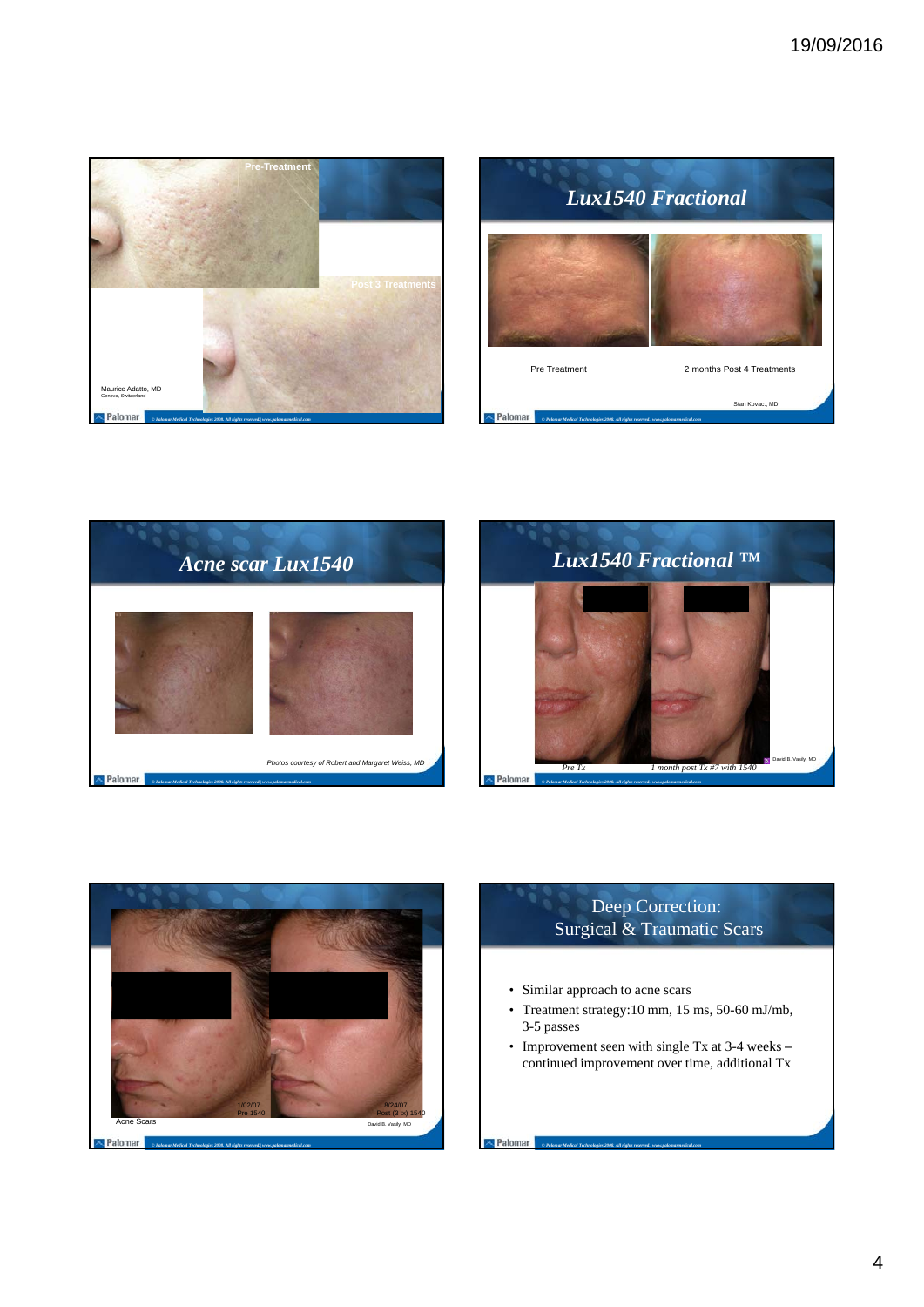









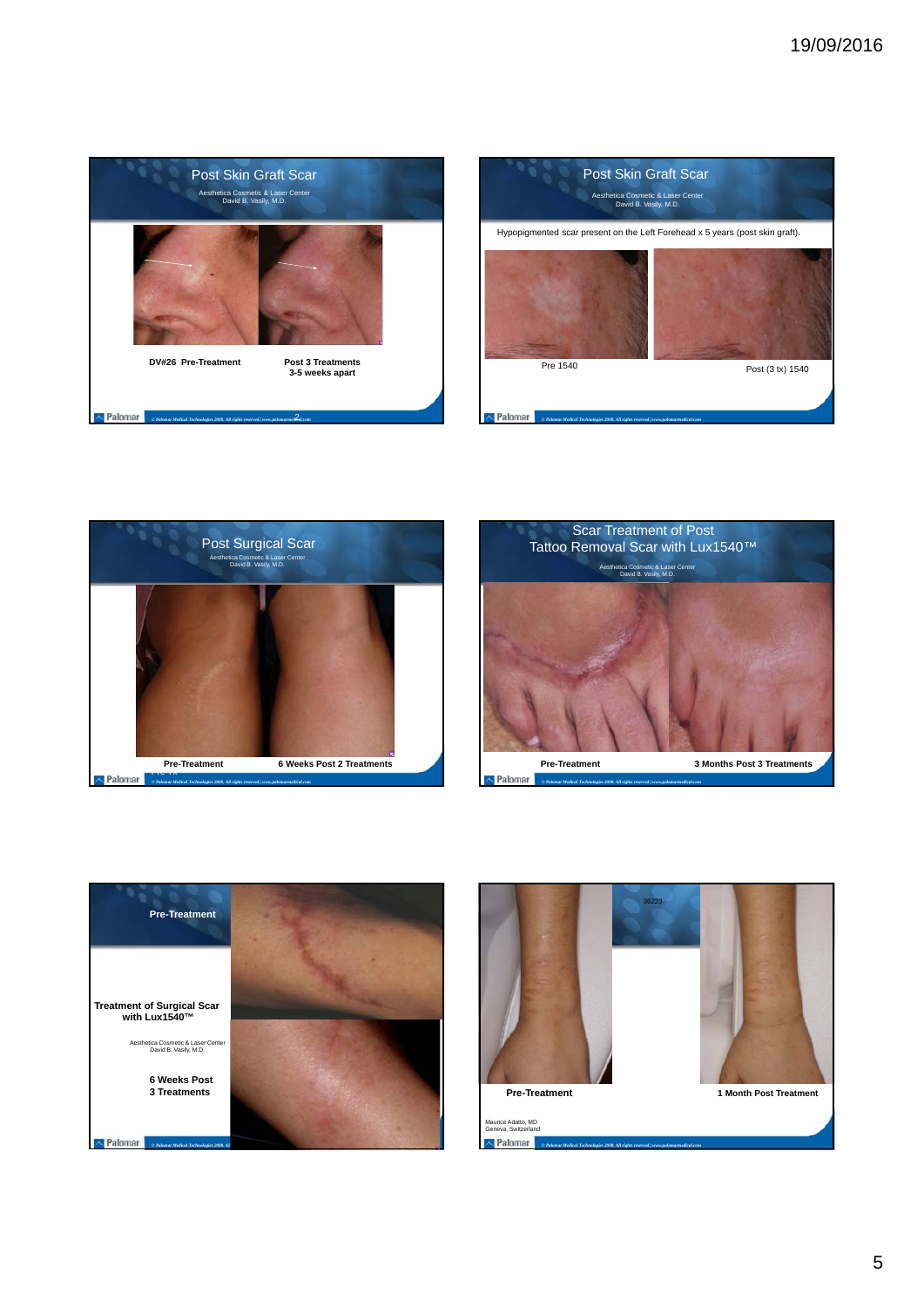# *Striae*

- Associated with stretching of the skin
- Glucocorticoid hormones prevent fibroblasts from forming collagen & elastin fibrils necessary to keep rapidly growing skin taunt
- Creates a lack of supportive material as the skin is stretched leading to epidermal and dermal tears

*© Palomar Medical Technologies 2008. All rights reserved.| www.palomarmedical.com*

Palomar

### *Striae* Striae may also occur as a result of abnormal collagen formation, or a result of medications or chemicals that interfere with collagen formation. • May also be associated with longtime use of cortisone compounds, diabetes, Cushing disease, Ehlers-Danlos syndrome, post-pregnancy, and rapid weight gain or increased muscle girth. – 75-90% of women develop some degree of stretch marks during pregnancy. The sustained hormone levels usually results in appearance during month 6-7

*© Palomar Medical Technologies 2008. All rights reserved.| www.palomarmedical.com*

## Deep Correction: Striae • Studies ongoing • Good results reported • Settings: 10 mm, 15 ms, 40-70 mJ/mb, 3-5 passes – Lower energy, higher density – Higher energy, lower density • Increased risk of PIH and prolonged erythema Palomar Palo *© Palomar Medical Technologies 2008. All rights reserved.| www.palomarmedical.com*